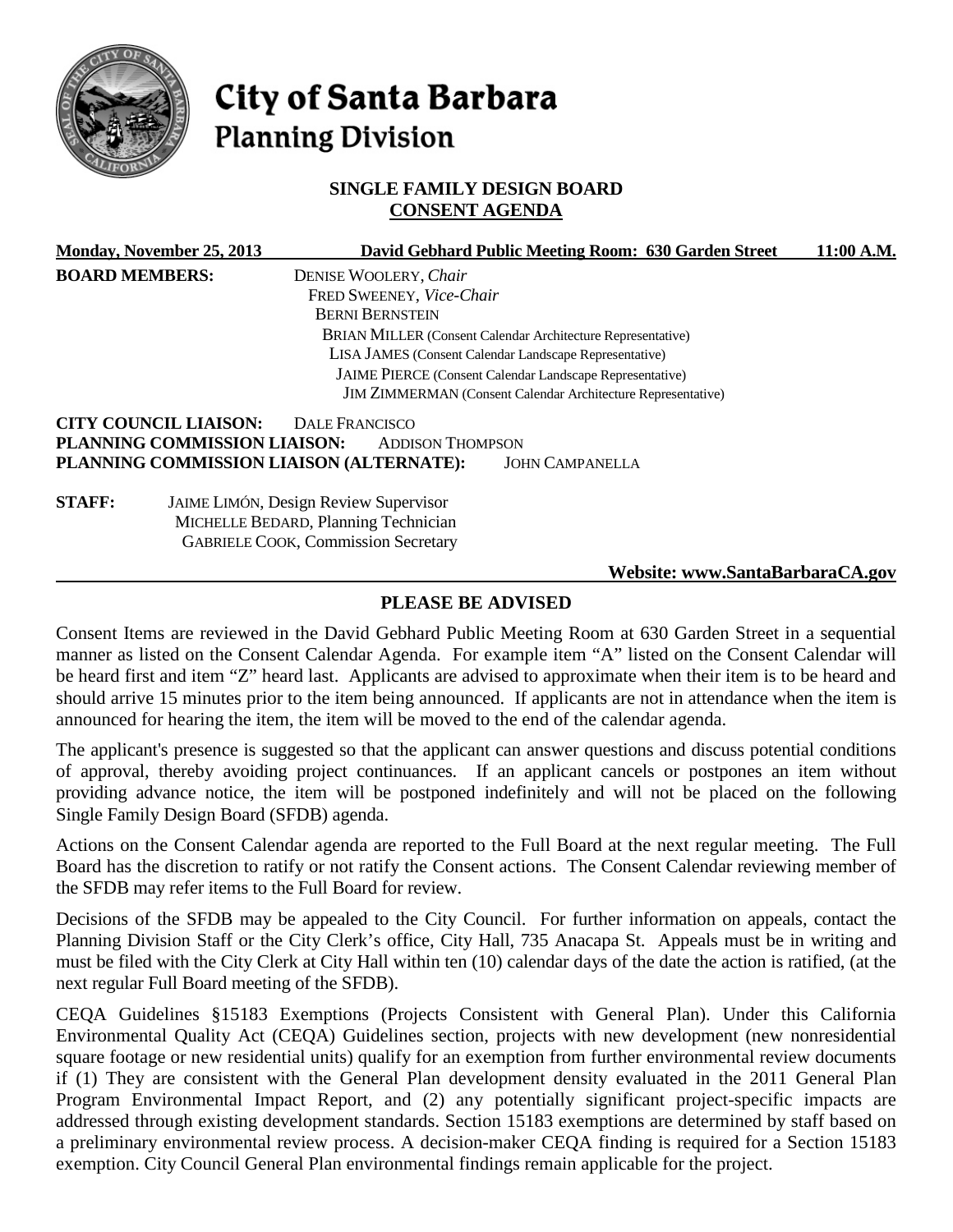**AGENDAS, MINUTES, REPORTS, PLANS & PUBLIC RECORD WRITINGS.** Copies of all documents relating to agenda items are available for review at 630 Garden Street, and agendas and minutes are posted online at [www.SantaBarbaraCA.gov/SFDB.](http://www.santabarbaraca.gov/ABR) If you have any questions or wish to review the plans, please contact Michelle Bedard, Single Family Design Board (SFDB) Planning Technician, at (805) 564-5470, extension 4551, or by email at [MBedard@SantaBarbaraCA.gov.](mailto:MBedard@SantaBarbaraCA.gov) Office hours are 8:30 a.m. to 4:30 p.m., Monday through Thursday, and every other Friday. Please check our website under *City Calendar* to verify closure dates. **Materials related to an item on this agenda submitted to the SFDB after distribution of the agenda packet are available for public inspection in the Community Development Department located at 630 Garden Street, during normal business hours.** Writings that are a public record under Government Code § 54957.5(a) and that relate to an agenda item for an open session of a regular meeting of the SFDB and that are distributed to a majority of all of the members of the SFDB during the meeting are available for public inspection by the door at the back of the David Gebhard Public Meeting Room, 630 Garden Street, Santa Barbara, CA.

**AMERICANS WITH DISABILITIES ACT:** In compliance with the Americans with Disabilities Act, if you need special assistance to gain access to, comment at, or participate in this meeting, please contact the Planning Division at (805) 564-5470, extension 4577. If possible, notification at least 48 hours prior to the meeting will enable the City to make reasonable arrangements in most cases.

**NOTICE:** On Thursday, November 21, 2013, this Agenda was duly posted on the indoor and outdoor bulletin boards at the Community Development Department, 630 Garden Street, and online at [www.SantaBarbaraCA.gov/SFDB.](http://www.santabarbaraca.gov/sfdb)

**PUBLIC COMMENT:** Any member of the public may address the Single Family Design Board Consent Representative for up to two minutes on any subject within their jurisdiction that is not scheduled for a public discussion before the Board.

# **REVIEW AFTER FINAL**

## **A. 1121 WALNUT AVE R-3 Zone**

| <b>Assessor's Parcel Number:</b> | $039 - 202 - 006$     |
|----------------------------------|-----------------------|
| <b>Application Number:</b>       | MST2011-00409         |
| Owner:                           | Alamar Ii, LLC        |
| Applicant:                       | Dario Pini            |
| Architect:                       | Murphy and Associates |

(Proposal to demolish the existing, 770 square foot, one-story, single-family residence, and construct a 1,885 square foot, two-story, single-family residence, including an attached, 400 square foot, two-car garage. The proposal includes a new 5-foot tall stucco wall in the front yard. The proposed total of 1,885 square feet on a 6,750 square foot lot is 66% of the maximum guideline floor-to-lot area ratio (FAR). The project will address violations in ENF 2011-00778.)

**(Review after final for alterations railing materials, window alterations to eliminate the window mullions, and the addition of a water heater closet.)**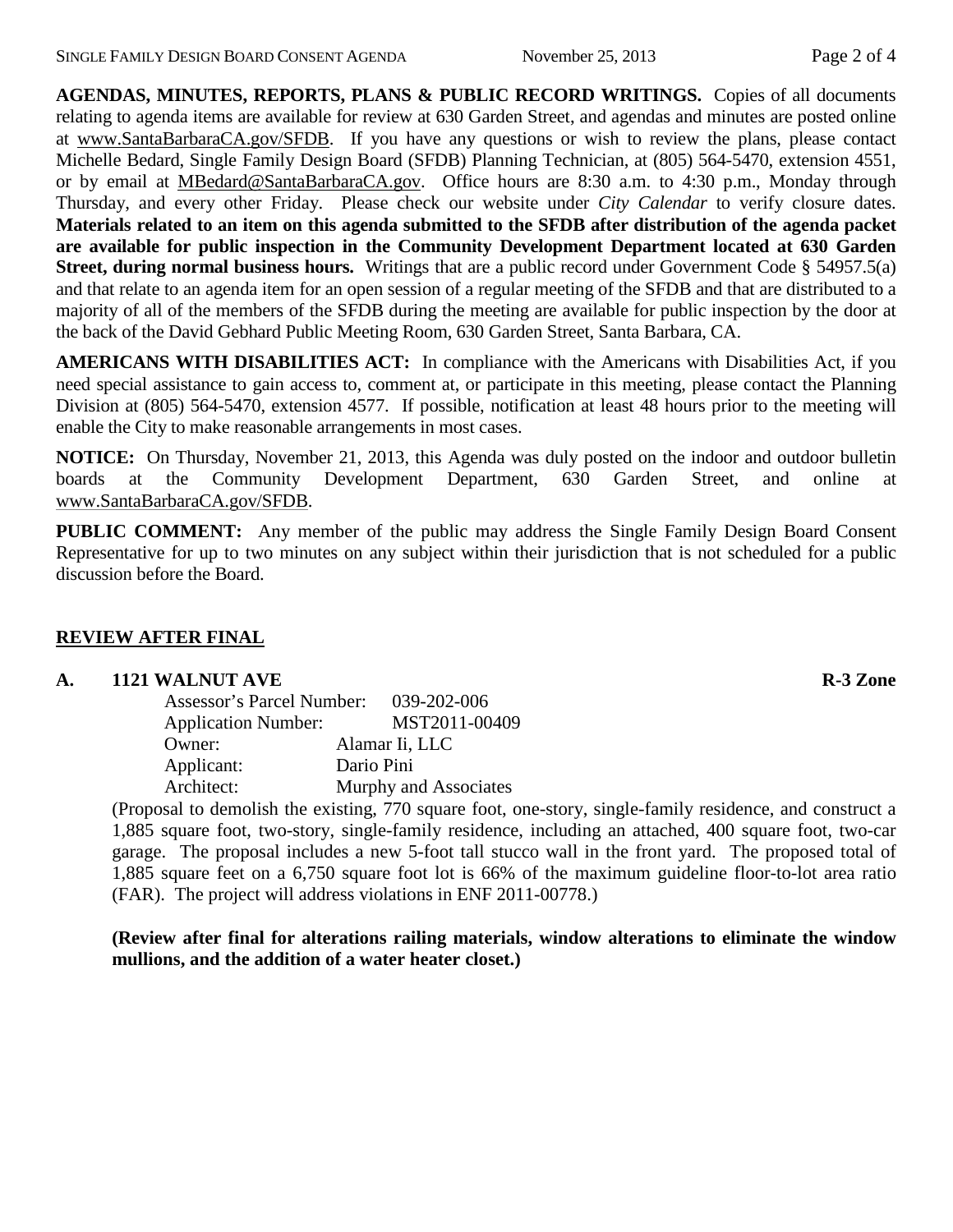#### **REFERRED BY FULL BOARD**

#### **B. 475 BRAEMAR RANCH LN A-1/SD-3 Zone**

| Assessor's Parcel Number:  | 047-030-019                      |
|----------------------------|----------------------------------|
| <b>Application Number:</b> | MST2013-00439                    |
| Owner:                     | <b>Spencer Seal Living Trust</b> |
| Architect:                 | <b>Howard Wittausch</b>          |

(Proposal for site alterations to include the demolition of an existing swimming pool and patio, construction of a new 150 lineal foot, 30-inch tall, integral-colored concrete block retaining wall, a new 2,000 square foot permeable patio, associated site landscaping, and approximately 800 square feet of new permeable paving for the lower driveway. The proposal includes 696 cubic yards of grading excavation and 713 cubic yards of fill. The 1.26 acre parcel is developed with an existing 4,201 square foot single-family residence to remain. No alterations are proposed to the residence.)

**(Final Approval requested.)**

#### **REFERRED BY FULL BOARD**

#### **C. 2430 CALLE ALMONTE E-1 Zone**

| Assessor's Parcel Number:  | $041 - 412 - 012$                |
|----------------------------|----------------------------------|
| <b>Application Number:</b> | MST2013-00020                    |
| Owner:                     | Farzeen and Venus M. Nasri Trust |
| Designer:                  | Eric Swenumson                   |

(Proposal to construct a one-story 34 square foot addition, and a new second-story, 846 square foot, addition to an existing one-story, 1,839 square foot, single-family residence, with an attached, 415 square foot, two-car garage. The proposal includes a new 216 square foot second-story deck above the garage. The proposed total of 3,134 square feet, located on a 9,972 square foot lot in the Hillside Design District, is 85% of the required floor-to-lot area ratio (FAR). The proposal includes Staff Hearing Officer review for a requested zoning modification.)

**(Final Approval requested. The project requires compliance with Tier 2 Storm Water Management Program (SWMP).)** 

## **NEW ITEM**

#### **D. 2461 CALLE ALMONTE E-1 Zone**

| Assessor's Parcel Number:<br>041-411-018 |
|------------------------------------------|
| MST2013-00484                            |
| <b>Kracke Trust</b>                      |
| Edward Usher                             |
|                                          |

(Proposal to remove the existing brown Cal Shake roof material, install new underlayment, and reroof with a new Presidential Shake TL 'charcoal black' comp shingles.)

#### **(Action may be taken if sufficient information is provided.)**